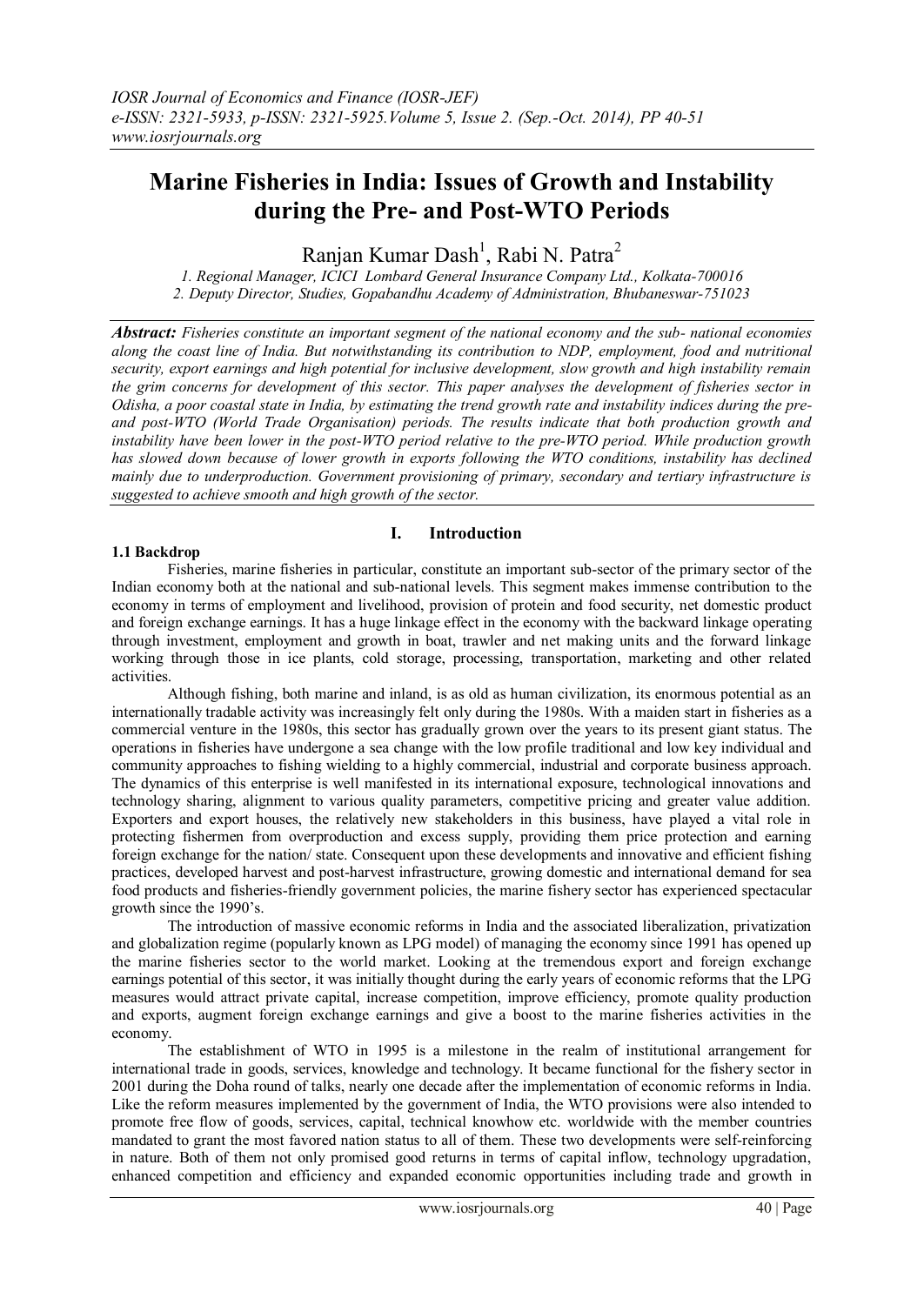marine fisheries, but have also thrown up new challenges of competition on a unlevel playing field and ruthless exploitation under the guise of WTO provisions of quantitative restriction, anti-dumping duties, restrictive subsidy measures, sanitary and phytosanitary specifications, quality alignment and environmental and technological conditionalities.

Odisha, one of the eastern states of India, is well known for its large mineral deposits and abundant natural resources. A vast coast line is an important gift of nature to the state. The state stands sixth among the states and union territories in India in terms of exposure to sea line with a coast of 480 kilometers. But its share in marine fish catch is hardly 04 per cent and exports of seafood are limited to 03 per cent of the national figures. Although an appreciable trend in marine fish production was established in the state during the 1090s, the resources seem to be largely underutilized despite a high potential. It has to depend on the neighboring states for infrastructure needed for the sector and both production and exports of marine fish continue to remain small and unstable. A clear understanding of the dynamics of the marine fisheries sector, its growth potential and fluctuations in production is necessary for taking corrective measures and putting the sector in right gear.

#### **1.2 Review of Literature**

Scholarly works on the marine fisheries sector concerning less developed countries like India are relatively scarce and more so in respect of small poor states like Odisha. Although systematic evidence is limited, growing bodies of research studies document the dynamics of development in this sector both at the national and state levels. A brief review of available studies is presented here to assess their contribution to knowledge, identify gaps and indicate scope for further research. The review is organized in two parts. Part-I focuses on studies relating to growth while part-II deals with those concerning instability in both production and export growth in relation to the developments in the aftermath of the WTO.

#### **1.2.1 Growth Prospects**

Rapid economic growth and the resultant expansion of the domestic retail sector in India have created a large market for fresh, processed and value added fishery products within the country and also new opportunities for international trade in seafood. Supply chains in domestic marketing can be improved by enhancing private investment in value addition and transportation sectors (Sathiadhas et al., 2011). Raghuram and Asopa's study (2008) observed that, Indian marine products are wanted internationally and shrimp being the primary product, there is scope for value addition and increasing other fish varieties. To increase production they suggested the establishment, expansion and upgradation of fishery infrastructure. Pradhan (2005) observed that a growing number of developing countries adopted trade liberalization initiatives to integrate more fully with the global economy since the mid-1980s. Growth of brackish water shrimp farms in the coastal areas is one of the prime examples of this export-driven production system. Shiyani (2002) has made an analysis of districtwise and species-wise growth in marine fisheries in the state of Gujarat. It has been found that the compound growth rates of fish production of almost all the species were positive and significant. Tendulkar's study (2000) pointed out that the liberalisation of restrictions on markets, private sectors, economic activities and progressive integration with the global economy have been the major planks of the wide-ranging economic policy reforms in India since July,1991. They have helped the economy to register higher economic growth including growth of fishermen and making a lasting dent on the long standing problem of abject poverty in India. There are also numerous individual country studies over the past three decades which suggest that trade does seem to create and even sustain higher growth (Bhagwati and Srinivasan, 1999). We hope to make trade an engine of overall economic growth and of development in the fisheries sector which can not only raise income but also reduce

While the above studies concur with growth of fisheries and its potential contribution to economic growth, a study on Nigeria (Oyakhilomen et al.,2013) reveals the absence of causality between fishery production and economic growth. The domestic production of fish in Nigeria was low during the period of study from 1970 to 2011 resulting from the non-optimization of the nation's immense potentials in fish farming which has led to the loss of foreign exchange earnings in the importation of fish to meet local demand. From his study on Kerala fishing scenario, Mohanty (2013) points to the urgency of adopting sea-friendly fishery practices considering the global decline in the marine fisheries production. Some studies have laid a distinct emphasis on the advancement in harvesting and post-harvesting technologies and tapping opportunities of export trade for the growth of marine fisheries. Kerala has been in the forefront in absorbing new technologies in fishing practices and adoptions of the new technologies have led to a massive expansion of the sector to make it a complex structure (Pillai and Katiha, 2004).

Naik (2001) made a study on trends in marine fish landings and marine fish marketing in different maritime districts of Orissa during 1996 to 1999. His findings indicate that marine fish production in Orissa has increased from 38.70 thousand tonnes in 1980-81 to 133.46 thousand tonnes in 1996-97 but it declined to 121.08 thousand tonnes in 2000-01. The State has recorded an average annual growth rate of 8.86 per cent for marine fish production during the period covered under the study from 1996 to 1999. The study supports the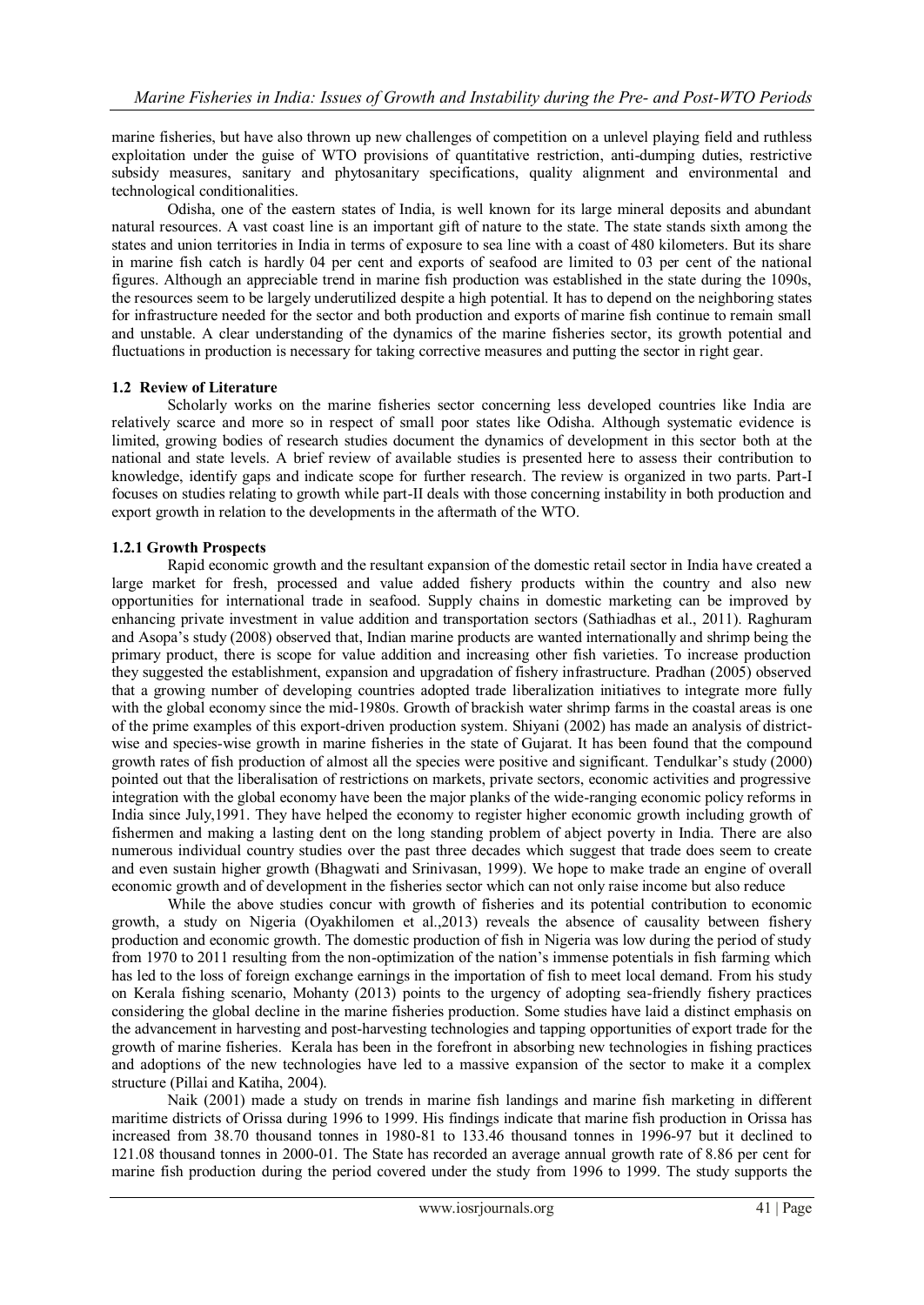hypothesis that marine fish production had increased during the liberalization period and more precisely during the pre-WTO decade.

# **1.2.2 Instability and the WTO Impact**

Most of the above studies point to the growth prospects of marine fisheries sector but they are limited to the emerging markets in the context of developments in products and technology. A discussion on the risk factors involved in the growth and distribution of risk among the stakeholders is worth making. Fish and fish products were excluded from the Uruguay Round's Agreement on Agriculture (AoA) and the Agreement on Subsidies governing the fisheries sector. In the Doha Development Agenda(DDA) held in November 2001, the negotiations on clarifying and improving the disciplines of the multilateral trade system with regard to fishing industry subsidies was approved by the WTO ministerial conference. A separate group was also formed to address anti-dumping, subsidies and regional trade agreements. In the initial stages of the negotiations, WTO members identified the principal issues concerning fisheries subsidies and discussed conceptual approaches to new rules (Aswathy et al., 2012). The prohibition of subsidies causing excessive fishing effort and negatively impacting fisheries resources can and shall be reconciled with the important role of fisheries in the economic development of developing countries. Provision of subsidies to the low income resource poor and livelihood fishing activities by fish workers on an individual or family or association basis or by micro enterprises or boat owners shall not be prohibited (Kuruvila et al., 2012). Harper et al., (2012) observed the general consensus that most subsidies to fisheries, particularly fuel subsidies, are harmful to both the economy and the environment. As the WTO struggles to come to an agreement on fisheries subsidies, understanding the position of the negotiating countries is crucial and as we move towards more sustainable regulations, we must ensure that no loopholes exist for countries to evade binding regulations. According to Jinji (2011) the key lies in how the change in subsidies will affect the incentives of workers who engage in fisheries. If a reduction in subsidies causes workers to put more effort into fishing, it may yield unexpected and undesirable results in counties where fisheries resources are not properly managed. Therefore, in designing new regulations on fisheries subsidies at the WTO, the effects of reducing fisheries subsidies should be carefully examined after consideration of the conditions in different countries. Strengthening fisheries resource management will ensure that subsidy reform mitigates overfishing and conserves fisheries resources.

The post-WTO period has witnessed a tightening of food safety and quality standards applied on food products in the developed countries. In the case of the primary importers like the EU, the US and Japan, market actions are expected to have far reaching repercussions and implications for the marine product exports from developing nations (Parvathy and Rajasenan, 2012). Sanitary and Phyto-sanitary (SPS) related issues always have problems as far as marine products are concerned and there was a strict ban on import of Indian seafood due to quality and hygiene issues (Jha, 2005). Though the ban was lifted subsequently it resulted in the extensive development of infrastructure like potable water system and effluent treatment plant, flake ice machines, chill rooms, standby generators, laboratory etc. costing over \$25 million towards upgradation (Kaushik and Shahib, 2001). Since 2000, The issue has been revolving around the use of antibiotics and bacterial inhibitors in shrimps. In the beginning India did not have the infrastructure to detect at Part Per Billion (PPB) level of the chemicals but later on developed the analytical system with liquid chromatographic systems equipped with Mass Spectrometer to detect the banned chemicals in use in aquaculture or otherwise. As there are over 250 chemicals in use, checking for all these chemicals for a particular product has always been a problem faced by the industry (Vijayagopal and Shankar,2012). Defining recession as the significant decline in economic activity spread across the economy lasting more than a few months and normally visible in production, employment, real income, and other indicators which started in 2007-08 (mostly in developed economies), Salim and Narayanakumar (2012) found the existence of a lag in recession especially with regard to food demand .The impact has been noticed since the first quarter of 2009.

Anti-dumping duty had a major impact on shrimp exports to the US which plummeted from \$409 million in 2003 before the duty imposition to \$142 million in 2008. The exports to US have considerably revived after the reduction in the anti-dumping duty from 14.29per cent to 0.79per cent during 2008-09. Salim (2013) also discussed SPS and indicated that with the huge cost of investment required for the compliance of EU approval and Hazard Analysis and Critical Control Points (HACCP) implementation, the gains weren't significant due to non-capacity utilization of the processing plant and lack of raw materials. The processing plants which have implemented the compliance investment for the EU approval are yet to break even their cost of investment even after 8 -10 years.

Exchange rate instability has a history of wreaking havoc on the economy of the country as has been witnessed recently in the East Asian Crisis of 1998, the Argentinean crisis of 2001 etc. and the falling rupee in 2013. Its adverse impact is high in the export sector. Nair (2006), emphasizes the factors responsible for instability. Following 10 years of constant expansion, 2007 was the first year when shrimp imports into the US witnessed a fall in quantity and value (Punnathara,2009). The year 2008 has also not been significantly different.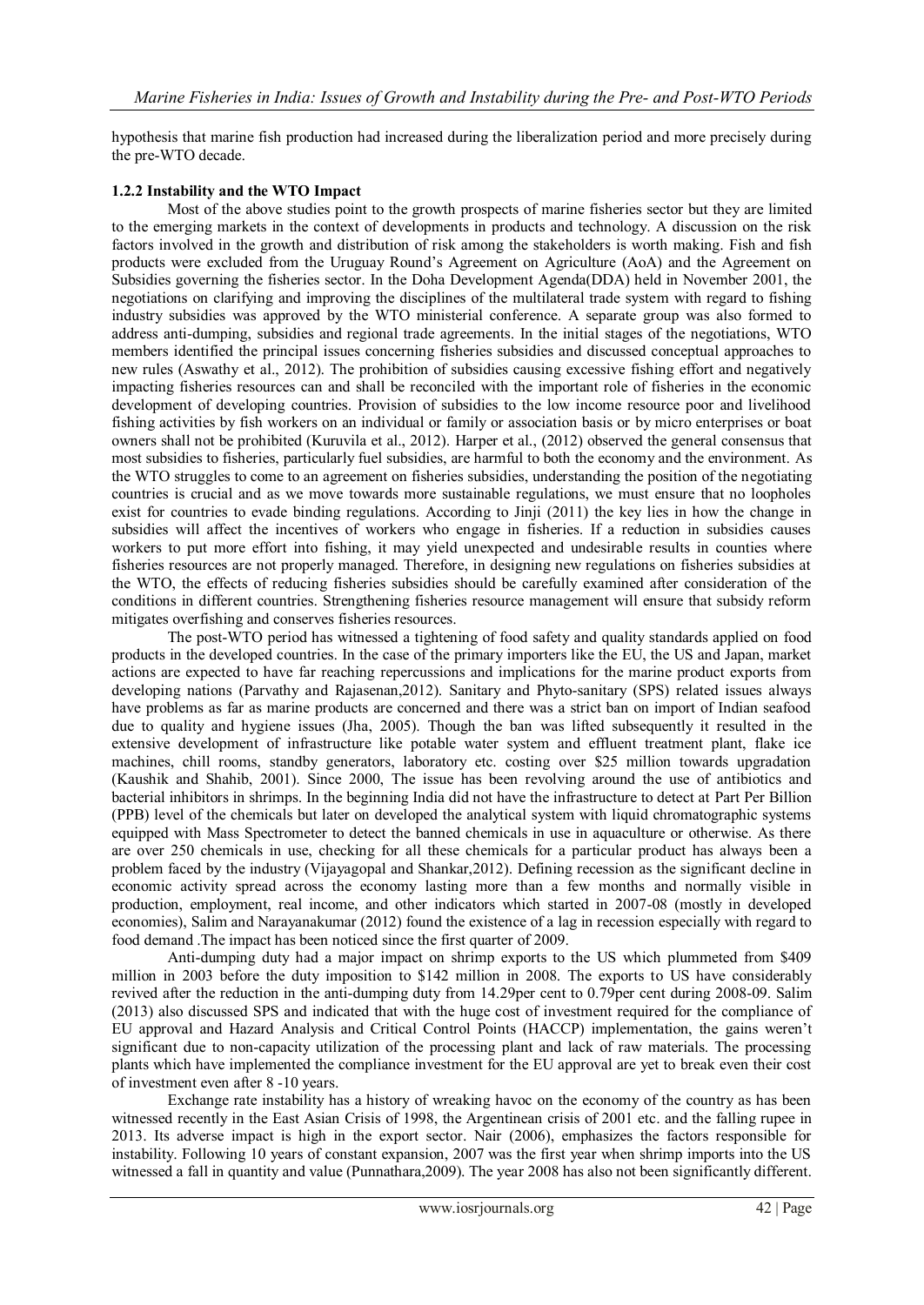The decline in the strength of the dollar against some major global currencies slowed growth of the US economy and anti-dumping tariff disputes and reduction in consumer confidence have all weakened the world's biggest shrimp importer.

The post-liberalization period scenario of marine products exports registered considerable growth with geographic diversification and emergence of export markets like South East Asia and the Middle East compared to the pre-liberalization period. It is observed that the post-liberalization period exhibits a higher degree of instability as compared to the pre-liberalization period Jeyanthi and Gopal (2012) studied the trend of scampi export and concluded that instability in production has largely influenced the scampi exports. Hence there is a need to increase scampi production and ensure steady supply of raw materials to the seafood processing industry.

In the context of globalisation and challenges of global competition in trade there is an urgent need for policy interventions at the national/state level to meet the increasing domestic and export demand of seafood for the millions and to ensure better livelihood for the fisher folk (Pillai, 2004). Considering the instability of export, a strategy aimed at export diversification in general and devising measures to stabilse supply of seafood products by using research and technology development in particular would be the most appropriate. With regard to price fluctuations of commodities, in addition to price stabilisation policies, appropriate improvement in the product profile with emphasis on value added products which circumvent the price factors including antidumping duties and bonds could provide the way out (Sarada et al., 2006).

#### **1.3 The Research Problem and Need for the Study**

The foregoing review of literature points to a number of deficiencies of existing research works on the subject. First, the findings are diverse with strikingly different results and recommendations. Second, performance of the marine fisheries sector is influenced by a number of natural, institutional, technological and policy factors while available studies focus mainly at the state level without looking at the policy dynamics impacting on this sector. Third, there is virtually no study on Odisha. Whatever little studies do exist are largely in the nature of reports rather than a systematic analysis of facts and examination of findings both at the state and dis-aggregate level. Since Odisha has a vast coast line with sizable population depending on marine fisheries for their livelihood and the LPG policy and WTO arrangements have a decisive impact on the state economy and the socio-economic conditions of the fishermen community, an indepth study on these issues is worth pursuing. There is thus a need for overcoming research gaps and enriching the existing literature. The present study is a humble attempt in this direction.

#### **1.4 Objectives, Database, Methodology and Plan of the Study**

The broad objectives of the study are to analyse the present status of fisheries infrastructure, growth of production of fish and instability in such growth with year-to-year variations in respect of both inland and marine fisheries. The study is based on secondary data collected from various publications of MPEDA and governments of India and Odisha. Simple statistical tools such as averages, compound growth rates, coefficient of variation and index of instability have been used to estimate, analyse and interpret the results and draw conclusions and policy implications therefrom. We have used coefficient of variation (CV) for measuring overall variation. But since CV fails to take into account any trend in data while measuring instability in the values of the variable (Mitra, 1980), we have attempted other methods such as those developed by Coppock (1962),Mac-Bean(1966),Massel(1970), Weber and Sievers(1985), Cuddy-Della Valle (1978), Parthasarathy(1984) and Sing and Byerlee(1990). For the purpose of this study, Coppock's instability index has been used because it gives a close approximation of the average year-to-year percentage variation in the value of the variable. Accordingly, the instability index is constructed using the following formula.

$$
V \log = \frac{1}{N - 1} \sum \left[ \log X_{t+1} - \log X_t - \frac{1}{N - 1} \sum (\log X_{t+1} - \log X_t) \right]^2
$$

OR

$$
V \log = \frac{\left[\log \frac{X_{t+1}}{X_t}\right]^2}{N-1} - m
$$

Where,  $N =$  Number of Years;  $X =$  Value of the perimeter

 $M =$  Mean value of the logarithmic first difference.

The study is organised in four sections including the present one. In the following section we present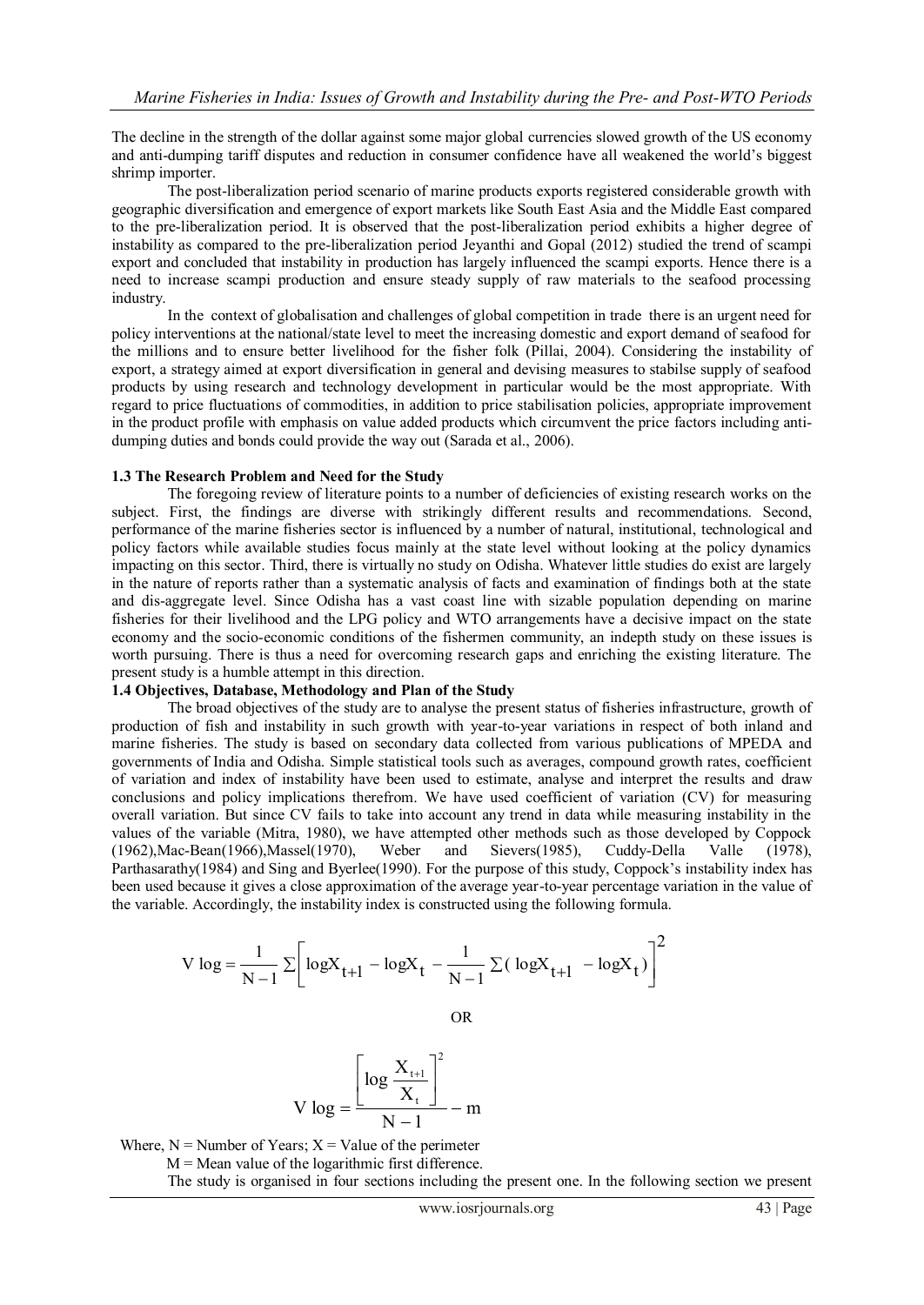an overview of the status of marine fisheries infrastructure and other relevant information in respect of different coastal states of India. Fish production and growth in respect of both inland and marine fisheries of both India and Odisha have been discussed in section-3 with focus on their comparative performance. The time series analysis in this sections has a two period break up i.e., the pre-WTO period from 1990-2001 and the post-WTO period 2002-2013<sup>1</sup>. Section-4 concludes the paper with some policy implications.

# **II. Status of Fishery Resources in Odisha**

Odisha is a maritime State and has considerable scope for development of inland, brackish water and marine fisheries. The State is endowed with a long coastline stretching over 480 km with a continental shelf area of 24,000 sq km along the Bay of Bengal. It offers tremendous opportunities for development of fresh water, brackish water and marine fisheries with enormous scope for fish production, together with employment and income generation for socio economic prosperity. Fresh water resources of the State are estimated to be 6.75 lakh hectares (ha) comprising of 1.24 lakh ha of tanks/ ponds, 2 lakh ha of reservoirs, 1.80 lakh ha of lakes, swamps & jheels and 1.71 lakh ha of rivers and canals. The State's brackish water resources are of the order of 4.18 lakh ha with a breakup of 0.79 lakh ha of Chilika Lake, 2.98 lakh ha of estuaries, 32,587 ha of brackish water tanks and 8,100 ha of backwater. The fisheries potential of Odisha is 513,667 MT and about 4 per cent of population (16.26 lakh) depends upon fisheries for their livelihood. Of them, 8.78 lakh depend on inland fisheries and 7.48 lakh on marine fisheries. The fisheries sub-sector contributed about six per cent to the GSDP share of the agriculture sector for the year 2012-13 (Odisha Economic Survey, 2013-14). The status of marine fishery resources in Odisha can be analysed with respect to the production and basic natural infrastructure in the state vis-à-vis those in other major coastal states in the country.

# **2.1 Marine Fish Production**

Production of marine fish is the most important indicator of the status of marine fishery sector in any economy. It reflects the size of production and its contribution to total production in the economy and the capacity of the sector as a source of livelihood, employment and income of the people as also of growth for the economy as a whole. Table-1 is self speaking about the marine fish production in Odisha.

| <b>Table-1: Production of Marine Fisheries (2010-11)</b> |                  |                        |                           |  |  |  |  |  |  |
|----------------------------------------------------------|------------------|------------------------|---------------------------|--|--|--|--|--|--|
| <b>State</b>                                             | Coast Line (Kms) | Production (000tonnes) | <b>Average Production</b> |  |  |  |  |  |  |
|                                                          |                  | 3                      | 4                         |  |  |  |  |  |  |
| Gujarat                                                  | 1600             | 689                    | 0.43                      |  |  |  |  |  |  |
| <b>Tamilnadu</b>                                         | 1076             | 405                    | 0.38                      |  |  |  |  |  |  |
| <b>Andhra Pradesh</b>                                    | 974              | 289                    | 0.30                      |  |  |  |  |  |  |
| <b>Maharastra</b>                                        | 720              | 447                    | 0.62                      |  |  |  |  |  |  |
| <b>Kerala</b>                                            | 590              | 560                    | 0.95                      |  |  |  |  |  |  |
| Odisha                                                   | 480              | 133                    | 0.28                      |  |  |  |  |  |  |
| Karnataka                                                | 300              | 341                    | 1.14                      |  |  |  |  |  |  |
| <b>West Bengal</b>                                       | 158              | 197                    | 1.25                      |  |  |  |  |  |  |

*Source: Handbook of Fisheries Statistics, 2011, Ministry of Agriculture, Govt. of India.*

Odisha stands the lowest in terms of average production per kilometer of sea line in comparison with other major maritime states. States like Kerala have as high as four times the exploration of Odisha and more importantly, the neighboring state West Bengal has a yield that is 5 times higher than Odisha. Gujarat achieved 0.43 thousand tonnes per kilometer of coast line whereas Odisha with a compact coastline of 480 kilometers achieved only 0.28 thousand tonnes per kilometer. While comparing with the neighboring states, West Bengal recorded as high as 1.25 thousand tonnes per coastline kilometer but the yield in Andhra Pradesh is a little higher than that of Odisha. The marine fisheries sector of Odisha is struggling with an unstable growth in production over the last decade inspite of a number of supports and subsidies.

# **2.2 Basic Natural Fishery Infrastructure**

1

We have seen above that Odisha has the lowest marine fish production in the country. What is more alarming is that the production performance is highly deplorable when we look at the natural advantages available to the state. Table-2 portrays a comparative picture of the natural advantages of major coastal states in India in terms of coverage of coast line, fishing villages and landing centers.

<sup>&</sup>lt;sup>1</sup> Although WTO was established in 1995, the provisions relating to the fisheries sector were initiated in the Doha Round of *discussions in 2001 whereafter the marine fisheries have been considered as a product under Non Agricultural Market Access (NAMA). It is for this reason that we have taken 2001 as the breakeven year.*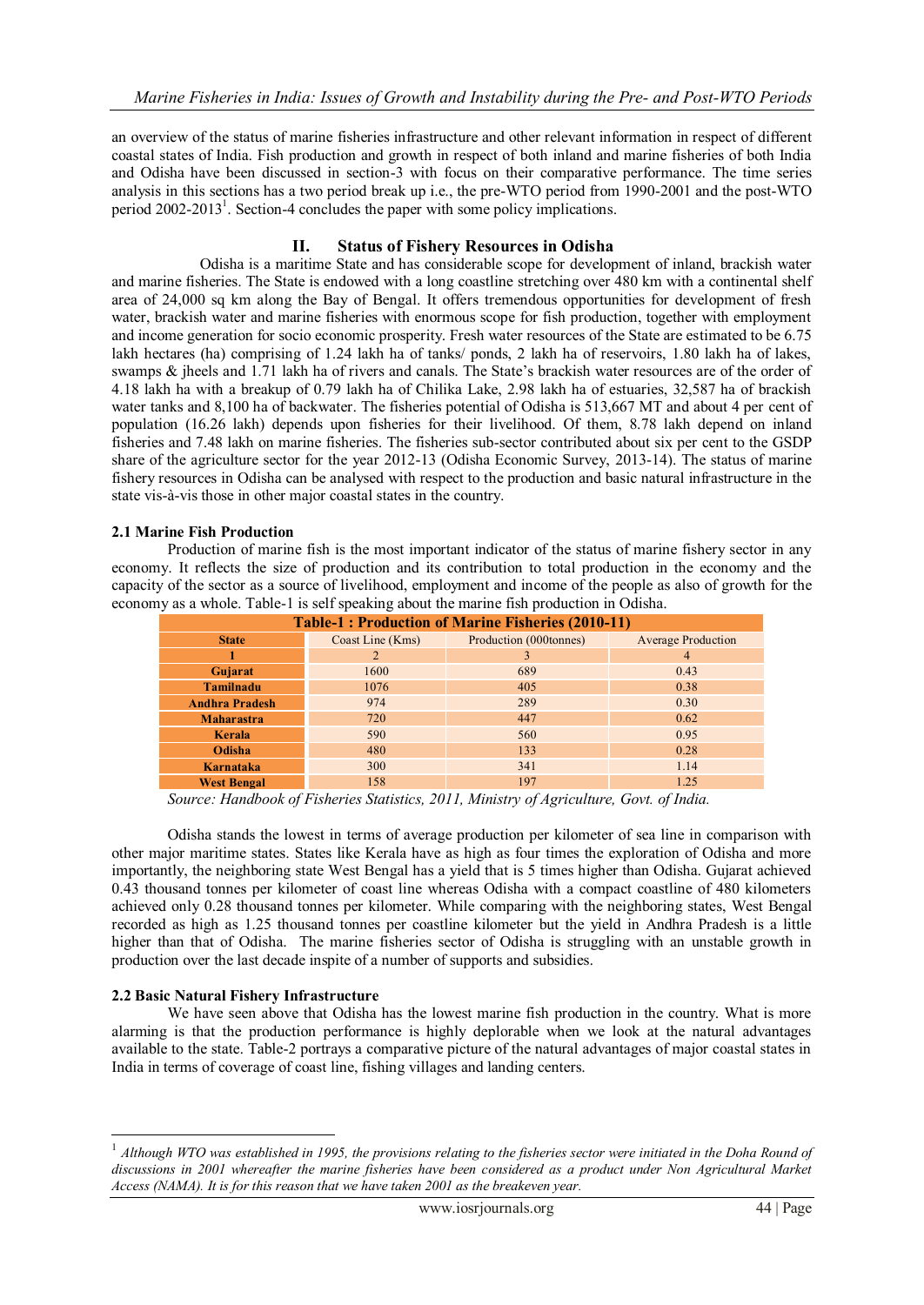|                       | <b>Table 2: Marine Fisheries Resources of India</b> |                                      |                              |                                     |                                 |                             |  |  |  |  |  |
|-----------------------|-----------------------------------------------------|--------------------------------------|------------------------------|-------------------------------------|---------------------------------|-----------------------------|--|--|--|--|--|
| <b>State</b>          | Coast Line(Kms.)                                    | No of<br>Fishing<br>Villages<br>(FV) | No.of Landing<br>Centres(LC) | Coast Line per<br>Landing<br>Centre | <b>FV</b> Dependency<br>on $LC$ | Ratio of FV to<br>Coastline |  |  |  |  |  |
|                       | $\overline{2}$                                      | 6                                    | 3                            | $\overline{4}$                      | 5                               | 7 <sup>1</sup>              |  |  |  |  |  |
| Gujarat               | 1600                                                | 247                                  | 121                          | 13.22                               | 2.04                            | 0.15                        |  |  |  |  |  |
| <b>Tamilnadu</b>      | 1076                                                | 573                                  | 407                          | 2.64                                | 1.41                            | 0.53                        |  |  |  |  |  |
| <b>Andhra Pradesh</b> | 974                                                 | 555                                  | 353                          | 2.76                                | 1.57                            | 0.57                        |  |  |  |  |  |
| <b>Maharastra</b>     | 720                                                 | 456                                  | 152                          | 4.74                                | 3.00                            | 0.63                        |  |  |  |  |  |
| Kerala                | 590                                                 | 222                                  | 187                          | 3.16                                | 1.19                            | 0.38                        |  |  |  |  |  |
| Odisha                | 480                                                 | 813                                  | 73                           | 6.58                                | 11.14                           | 1.69                        |  |  |  |  |  |
| Karnataka             | 300                                                 | 144                                  | 96                           | 3.13                                | 1.50                            | 0.48                        |  |  |  |  |  |
| <b>West Bengal</b>    | 158                                                 | 188                                  | 59                           | 2.68                                | 3.19                            | 1.19                        |  |  |  |  |  |

Source: Marine Census,2005 (Annual Report,2012-13 DAHD, Ministry of Agriculture, Govt. of India). Note: FV= Fishing Village, LC= Landing centre

It can be seen from the above table that Odisha has the highest number of fishing villages in the country which means a fishing friendly culture is naturally existing across the coast line of the state with maximum dependency of 1.69 villages per kilometer as against around 0.5 village per kilometer of coastline in other coastal fishery rich states. This clearly shows the adequacy in terms of workforce but the potentiality is far behind other states due to lack of infrastructure. The Landing Centers, which are the base infrastructure for marine fish catch, are very few in the state. It can be seen from the above table that the average coastline per landing center in Odisha is 6.58 which is the second highest in the country next to Gujarat. For all other states it varies between 3-5 kilometers which is almost half to that of Odisha. It means the fishermen have to travel at least seven kilometers to land the catch and then transporting to its place of destination is a difficult task over and above the safety in anchoring the vessel that away. Keeping aside the discussion about ideal infrastructure, it shows the gross inadequacy of infrastructure in Odisha in comparison to other fishery rich states. Justifying the same the fishing village dependency on landing center is the standalone highest with huge margin. Odisha is having as much as 11 fishing villages depending on a landing center in comparison to that of Kerala and Tamilnadu where only one fishing village is depending on a landing center.

Another dimension is export infrastructure. It is equally inadequate as still major sea shipments, specifically frozen shipments, are sent through ports of neighboring states i.e., Kolkata and Visakhapatnam. Paradip, the major port of Odisha, is still having inadequate facilities to cater to the export logistics need of the state. The other port of Odisha at Gopalpur is inactive in terms of regular vessels and the port of Dhamra is under renovation since long. Potentiality of Paradip port needs to be developed in terms of vessel calling along with arrangement for sufficient containers with special focus on viability of frozen container. Till date not a single privatized modern container terminal is present in the state of Odisha. The other way to look at is the cost of pre-export shipment which is presently higher as both the ports in neighboring states are around 500 kilometers away from the state capital Bhubaneswar whereas Paradip is hardly 100 kilometers away.

Attention of government authorities and planners need to be drawn towards creation and expansion of primary infrastructure for enabling the fishermen to go for fishing smoothly increasing the number of fishing days, raising fish production and reducing the seasonal supply gap in a perishable product like fish. The expansion of secondary infrastructure like fishing gears, preservation equipments while on sea, information on fish stock and weather alert etc will help to ensure stability in performance. Creation of tertiary infrastructure in the forms of ice plants, pre-processing centers, frozen transportation chain and fair market regulations will play a vital role in capitalizing the produce. Summing up the discussion it can be concluded that Odisha has great potentiality in terms of natural resource of long coastline and number of fishing villages evolved through generations but its marine fish production proves its underperformance when compared to similar states for many reasons including inadequacy of basic infrastructure which need to be expanded for increasing employment, providing livelihood security and making a significant contribution to economic growth.

# **III. Fish Production and Growth During pre- and post-WTO periods**

The fundamental basis for analysing the performance, problems and prospects of any sector of economic activity is obviously production. In this section we intend to discuss the output growth performance of the marine fishery sector during the pre- and post-WTO periods.

# **3.1 The All India Scenario**

As a backdrop to in-depth analysis we begin with the production and growth of marine and inland fisheries at the national level. Relevant data are given in Table-3 below.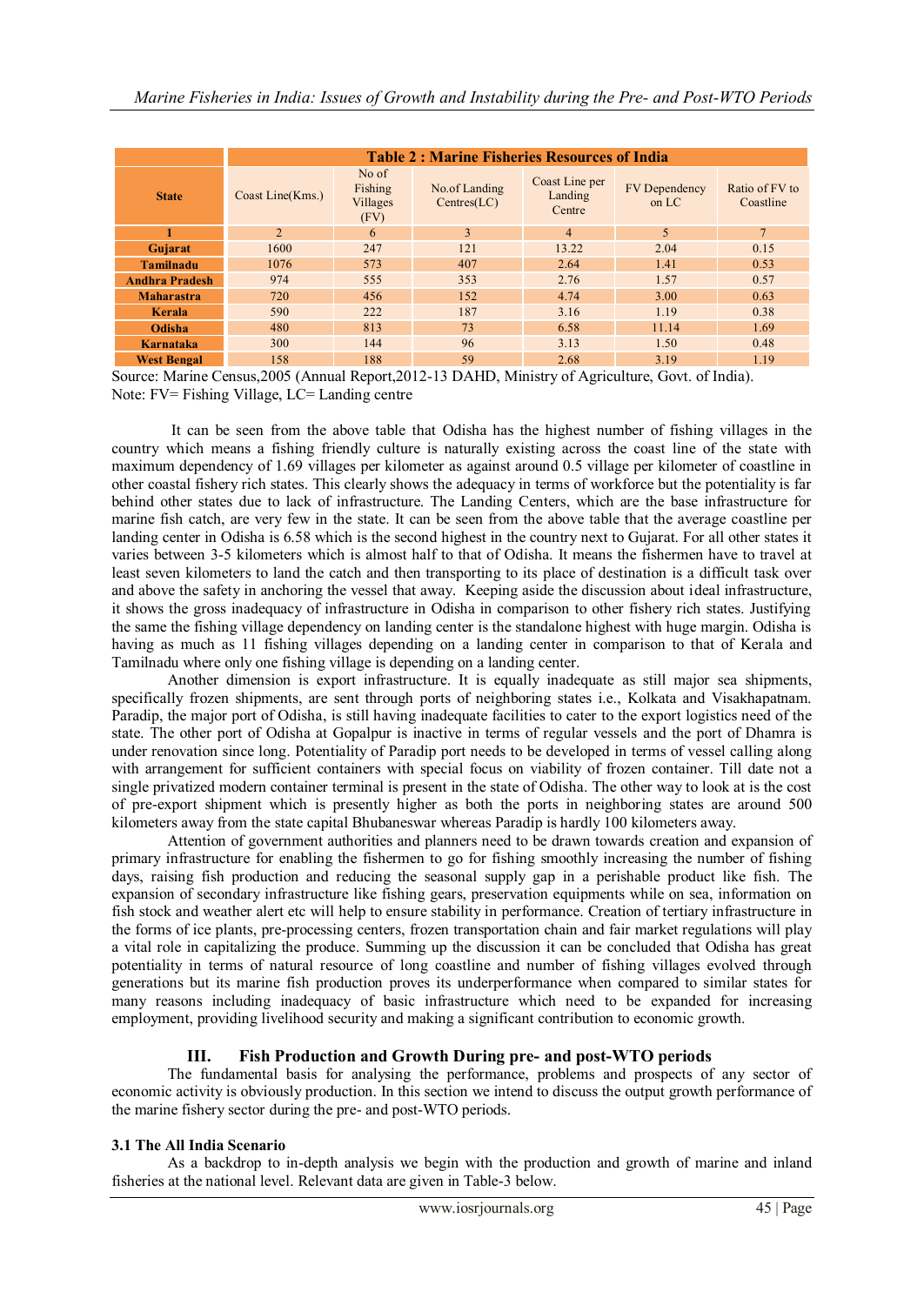| Table-3 : Fish Production in India (in'000tonns) |                |                |                |                |           |                 |            |            |             |      |                 |  |  |
|--------------------------------------------------|----------------|----------------|----------------|----------------|-----------|-----------------|------------|------------|-------------|------|-----------------|--|--|
|                                                  |                |                | Inland         |                |           |                 |            |            |             |      |                 |  |  |
| <b>Period</b>                                    | Year           | Production     | <b>AGR</b>     | <b>CAGR</b>    | <b>CV</b> | Instab<br>ility | Production | <b>AGR</b> | <b>CAGR</b> | CV   | Instabi<br>lity |  |  |
| $\mathbf{1}$                                     | $\overline{2}$ | $\overline{3}$ | $\overline{4}$ | $\overline{5}$ | 6         | $\overline{7}$  | 8          | 9          | $10\,$      | 11   | 12              |  |  |
|                                                  | 1990           | 2275           | 0.00           | 1.78           |           |                 | 1402       | 0.00       |             | 0.22 | 1.66            |  |  |
|                                                  | 1991           | 2300           | 1.10           |                | 0.09      | 1.40            | 1536       | 9.56       |             |      |                 |  |  |
|                                                  | 1992           | 2447           | 6.39           |                |           |                 | 1710       | 11.33      |             |      |                 |  |  |
|                                                  | 1993           | 2576           | 5.27           |                |           |                 | 1789       | 4.62       |             |      |                 |  |  |
|                                                  | 1994           | 2649           | 2.83           |                |           |                 | 1995       | 11.51      |             |      |                 |  |  |
|                                                  | 1995           | 2692           | 1.62           |                |           |                 | 2097       | 5.11       | 6.07        |      |                 |  |  |
| Pre-WTO Period                                   | 1996           | 2707           | 0.56           |                |           |                 | 2242       | 6.91       |             |      |                 |  |  |
|                                                  | 1997           | 2967           | 9.60           |                |           |                 | 2381       | 6.20       |             |      |                 |  |  |
|                                                  | 1998           | 2950           | $-0.57$        |                |           |                 | 2438       | 2.39       |             |      |                 |  |  |
|                                                  | 1999           | 2696           | $-8.61$        |                |           |                 | 2602       | 6.73       |             |      |                 |  |  |
|                                                  | 2000           | 2852           | 5.79           |                |           |                 | 2823       | 8.49       |             |      |                 |  |  |
|                                                  | 2001           | 2811           | $-1.44$        |                |           |                 |            |            | 2845        | 0.78 |                 |  |  |
|                                                  | 2002           | 2830           | 0.68           |                | 0.07      |                 | 3126       | 9.88       |             |      |                 |  |  |
|                                                  | 2003           | 2990           | 5.65           |                |           |                 |            |            | 3210        | 2.69 |                 |  |  |
|                                                  | 2004           | 2941           | $-1.64$        |                |           |                 | 3458       | 7.73       |             |      | 1.49            |  |  |
|                                                  | 2005           | 2779           | $-5.51$        |                |           |                 | 3526       | 1.97       |             |      |                 |  |  |
|                                                  | 2006           | 2816           | 1.33           |                |           |                 | 3756       | 6.52       |             |      |                 |  |  |
|                                                  | 2007           | 3024           | 7.39           | 1.62           |           | 1.09            | 3845       | 2.37       | 5.03        | 0.20 |                 |  |  |
|                                                  | 2008           | 2920           | $-3.44$        |                |           |                 | 4207       | 9.41       |             |      |                 |  |  |
| Post-WTO Period                                  | 2009           | 2978           | 1.99           |                |           |                 | 4638       | 10.24      |             |      |                 |  |  |
|                                                  | 2010           | 3104           | 4.23           |                |           |                 | 4894       | 5.52       |             |      |                 |  |  |
|                                                  | 2011           | 3250           | 4.70           |                |           |                 |            | 4981       | 1.78        |      |                 |  |  |
|                                                  | 2012           | 3375           | 3.85           |                |           |                 |            |            | 5295        | 6.30 |                 |  |  |
|                                                  | 2013(P)        | 3430           | 1.63           |                |           |                 | 5632       | 6.36       |             |      |                 |  |  |

*Source : Annual Report,2012-13 DAHD, Ministry of Agriculture, Govt. of India*

It can be read off the table that inland fish production in India during the pre-WTO period has more than doubled from 1402000 tonnes in 1990 to 2845000 tonnes in 2001. The trend continued during the post-WTO period and production reached 5632000 tonnes in 2013. This implies that the inland fish production has grown parallel with the growth in population to meet the increasing demand for consumption. But the situation is reverse in the case of marine fish production. In the pre-WTO period, production increased remarkably and consistently from 2275000 tonnes in 1990 to 2967000 tonnes in 1997, but during 1998-2001 it is marked by year-to-year fluctuations. It can be seen from the table that production fell from 2967000 tonnes in 1997 to 2950000 tonnes in 1999 whereafter it increased to 2852000 tonnes in 2000 and again fell to 2811000 tonnes in 2001. Estimates show that marine fish production exhibited wide variations in average annual growth rates during the pre-WTO period (Col.4).

In the post-WTO period i.e., beyond 2001 the fluctuations continued unabated. Production of marine fish increased from 2811000 tonnes in 2001 to 2830000 tonnes in 2002 and to 2990000 tonnes in 2003 whereafter it fell to 2941000 tonnes in 2004 and to 2779000 tonnes in 2005. There occurred some improvement in 2006 and 2007 with production increasing to 2816000 tonnes and 3024000 tonnes respectively. However production dipped to 2920000 tonnes in 2008 but rose continuously to 2978000 tonnes in 2009, 3104000 tonnes in 2010, 3250000 tonnes in 2011, 3375000 tonnes in 2012 and 3430000 tonnes in 2013.

An anatomical analysis of the data given in Table-3 reveals that marine fish production has grown to the extent of 30 per cent during the pre-WTO period as against 21 per cent during the post-WTO period. With greater infrastructure, better harvesting facilities and opening of markets, the marine fisheries was expected to grow faster both in absolute terms and relative to the inland fishery sector but actually it experienced slower growth. This scenario is depicted in Figure-1.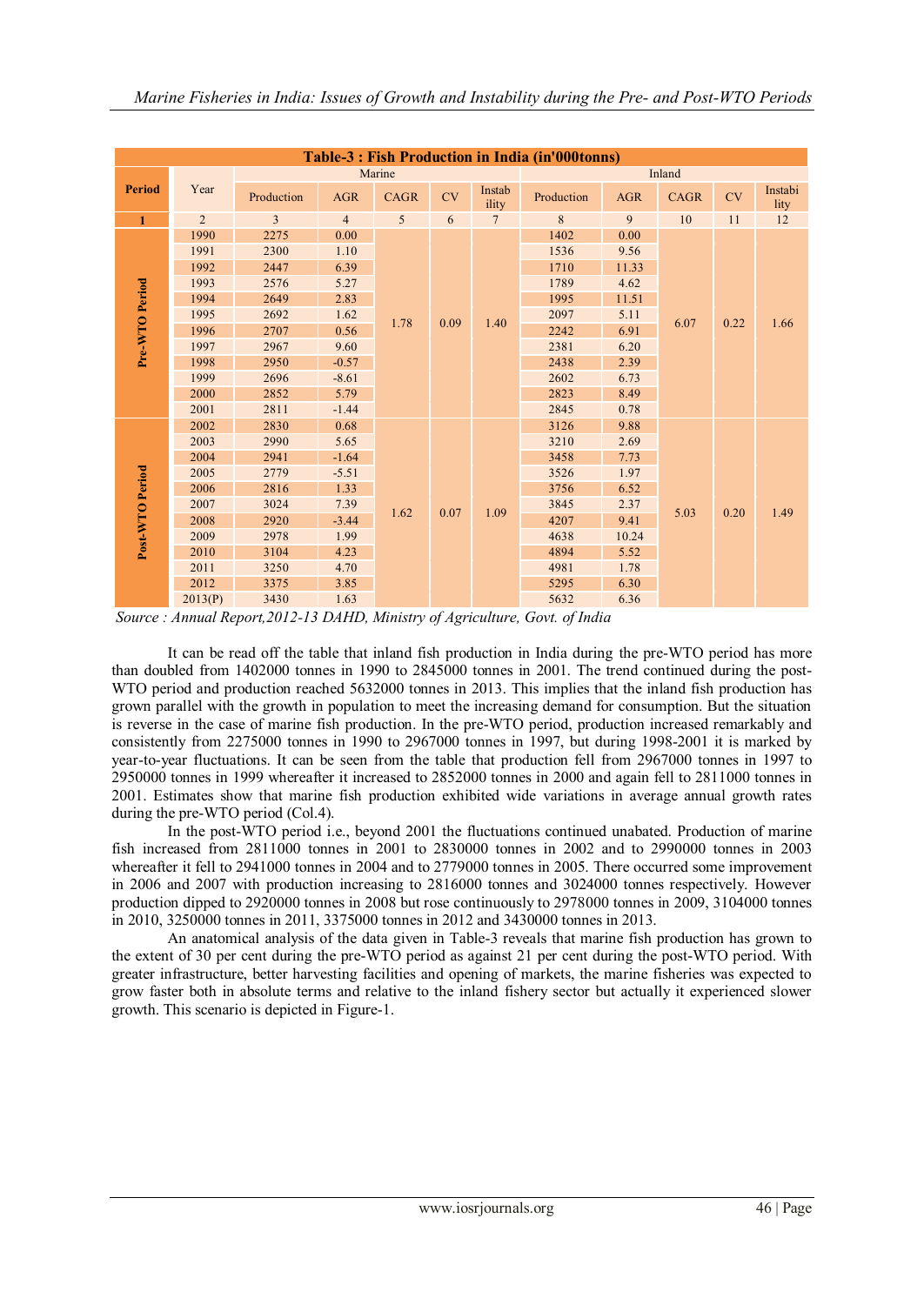

During the pre-WTO period, the thin line showing inland fish production lied below the thick line showing marine fish production. This trend continued till the year 2001 but was reversed in the post-WTO period i.e., the thin line of inland fish production is above the thick line showing marine fish production. In fact, inland fish production has shown a linear growth rate, but the marine fish production has shown a remarkably volatile behavior during both the periods.

As depicted in the above figure, the gap between the two lines have developed conversely with the gap increasing during the post-WTO era. While the Inland fish production continued to grow at a higher rate, the marine fish production experienced slow growth rate during the post-WTO period. This suppressed growth could be due to the impact of various WTO conditions imposed from time to time after the finalisation of the NAMA in the Doha round of discussions in 2001.

In order to have a critical analysis of the fishery sector we have computed the annual growth rate (AGR) and compound annual growth rate(CAGR) of production in respect of both inland and marine fisheries for the state of Odisha and the country as a whole concerning the pre- and post-WTO periods. The AGR of production of inland fish in the pre-WTO period has been found to have varied between 0.78 and 11.51 as against 1.78 and 10.24 in the post-WTO period. The CAGR, CV and instability in production have been estimated to be 6.07, 0.22 and 1.66 respectively in the pre-WTO period and the respective values workout to 5.03, 0.20 and 1.49 for the post-WTO period. In the case of marine fish the AGR of production ranges between - 8.61 and 9.60 in the pre-WTO period and between -5.51 and 7.39 in the post-WTO period . CAGR, CV and instability in production have been found to be little higher at 1.78, 0.09 and 1.40 respectively in the pre-WTO period in comparison to 1.62, 0.07 and 1.09 for the post-WTO period.

Two conclusions can be drawn from the analysis presented above. First, the growth rate, variation in growth rate and instability in production have been observed to be higher in the case of inland fish than marine fish for both pre- and post-WTO periods. Second, they are higher in the pre-WTO period than in the post-WTO period for both inland and marine fishery sectors. Variability and instability in production may be linked to the volume and growth rate of production. When production growth slows down so do the variability and instability. Higher production growth in inland fish relative to marine fish may be the plausible reason for higher variability and greater instability of the former as compared to the latter. Further, lower growth in production of both inland and marine fish in the post-WTO situation reflects the limits to growth in the fishery sector. For the marine fish sector it may be additionally due to the growing environmental concerns and awareness as also of the WTO conditionalities.

# **3.2 The Odisha Scenario**

As noted above, Odisha is a maritime state with a rich coast line, favorable continental shelf and has enough potentiality in terms of marine fish production for making it a leader in international business and earning foreign exchange for the state. The state has as many as 14 major rivers, innumerable ponds, large canals and streams which provide enormous opportunities for inland fish production. The details of amount, composition, growth rate and instability in fish production in Odisha are given in Table-4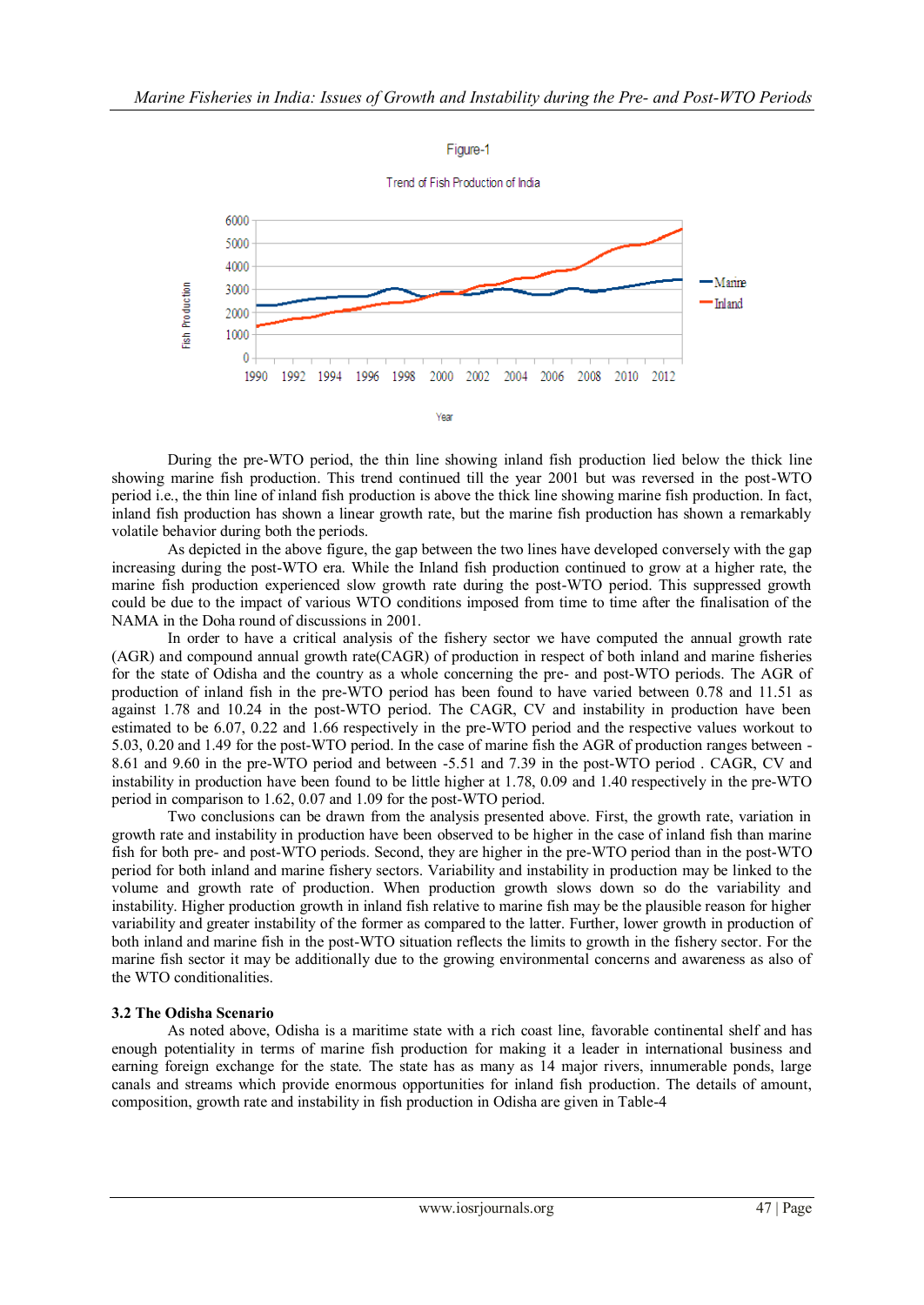| Table-4 : Fish Production in Odisha (in'000tonn) |                |                |                |        |         |                 |            |            |             |                                         |                 |          |  |  |  |  |  |  |     |      |  |  |  |
|--------------------------------------------------|----------------|----------------|----------------|--------|---------|-----------------|------------|------------|-------------|-----------------------------------------|-----------------|----------|--|--|--|--|--|--|-----|------|--|--|--|
|                                                  |                |                |                | Marine |         | Inland          |            |            |             |                                         |                 |          |  |  |  |  |  |  |     |      |  |  |  |
| <b>Period</b>                                    | Year           | Production     | <b>AGR</b>     | CAGR   | CV      | Instab<br>ility | Production | <b>AGR</b> | <b>CAGR</b> | CV                                      | Instab<br>ility |          |  |  |  |  |  |  |     |      |  |  |  |
| $\mathbf{1}$                                     | $\overline{2}$ | $\overline{3}$ | $\overline{4}$ | 5      | 6       | $\overline{7}$  | 8          | 9          | 10          | 11                                      | $12\,$          |          |  |  |  |  |  |  |     |      |  |  |  |
|                                                  | 1990           | 78             | 0.00           | 3.74   |         |                 | 76         | 0.00       |             | $\begin{array}{c} 0.2 \\ 4 \end{array}$ |                 |          |  |  |  |  |  |  |     |      |  |  |  |
|                                                  | 1991           | 78             | 0.38           |        |         |                 | 81         | 6.44       | 5.15        |                                         |                 |          |  |  |  |  |  |  |     |      |  |  |  |
|                                                  | 1992           | 95             | 21.53          |        |         |                 | 88         | 8.82       |             |                                         |                 |          |  |  |  |  |  |  |     |      |  |  |  |
|                                                  | 1993           | 119            | 25.62          |        |         |                 | 94         | 6.69       |             |                                         | 3.25            |          |  |  |  |  |  |  |     |      |  |  |  |
|                                                  | 1994           | 104            | $-12.94$       |        | 0.2     | 4.19            | 128        | 36.90      |             |                                         |                 |          |  |  |  |  |  |  |     |      |  |  |  |
| Pre-WTO Period                                   | 1995           | 123            | 18.25          |        |         |                 | 135        | 5.00       |             |                                         |                 |          |  |  |  |  |  |  |     |      |  |  |  |
|                                                  | 1996           | 123            | 0.25           |        |         |                 |            |            |             |                                         |                 | $\theta$ |  |  |  |  |  |  | 135 | 0.05 |  |  |  |
|                                                  | 1997           | 133            | 8.33           |        |         |                 | 143        | 6.42       |             |                                         |                 |          |  |  |  |  |  |  |     |      |  |  |  |
|                                                  | 1998           | 156            | 16.95          |        |         |                 | 152        | 6.22       |             |                                         |                 |          |  |  |  |  |  |  |     |      |  |  |  |
|                                                  | 1999           | 124            | $-20.34$       |        |         |                 | 160        | 4.91       |             |                                         |                 |          |  |  |  |  |  |  |     |      |  |  |  |
|                                                  | 2000           | 126            | 1.29           |        |         |                 | 135        | $-15.38$   |             |                                         |                 |          |  |  |  |  |  |  |     |      |  |  |  |
|                                                  | 2001           | 121            | $-3.85$        |        |         |                 |            | 139        | 2.40        |                                         |                 |          |  |  |  |  |  |  |     |      |  |  |  |
|                                                  | 2002           | 114            | $-5.94$        |        |         |                 | 168        | 21.29      |             |                                         |                 |          |  |  |  |  |  |  |     |      |  |  |  |
|                                                  | 2003           | 115            | 0.98           |        |         |                 |            |            | 174         | 3.65                                    |                 |          |  |  |  |  |  |  |     |      |  |  |  |
|                                                  | 2004           | 117            | 1.63           |        |         |                 |            |            | 189         | 8.77                                    |                 |          |  |  |  |  |  |  |     |      |  |  |  |
|                                                  | 2005           | 122            | 4.32           |        |         |                 | 194        | 2.20       |             |                                         |                 |          |  |  |  |  |  |  |     |      |  |  |  |
|                                                  | 2006           | 122            | 0.23           |        |         |                 |            | 203        | 4.95        |                                         |                 |          |  |  |  |  |  |  |     |      |  |  |  |
|                                                  | 2007           | 128            | 4.85           |        | $0.0\,$ | 1.72            | 215        | 5.58       | 4.70        | $^{0.1}_{7}$                            | 2.40            |          |  |  |  |  |  |  |     |      |  |  |  |
|                                                  | 2008           | 131            | 2.05           | 0.32   | 6       |                 | 219        | 1.93       |             |                                         |                 |          |  |  |  |  |  |  |     |      |  |  |  |
| Post-WTO Period                                  | 2009           | 135            | 3.61           |        |         |                 | 239        | 9.43       |             |                                         |                 |          |  |  |  |  |  |  |     |      |  |  |  |
|                                                  | 2010           | 129            | $-4.54$        |        |         |                 |            |            | 241         | 0.83                                    |                 |          |  |  |  |  |  |  |     |      |  |  |  |
|                                                  | 2011           | 133            | 3.21           |        |         |                 |            |            | 253         | 4.72                                    |                 |          |  |  |  |  |  |  |     |      |  |  |  |
|                                                  | 2012           | 114            | $-14.37$       |        |         |                 | 268        | 5.87       |             |                                         |                 |          |  |  |  |  |  |  |     |      |  |  |  |
|                                                  | 2013(P)        | 118            | 3.51           |        |         |                 |            | 292        | 9.08        |                                         |                 |          |  |  |  |  |  |  |     |      |  |  |  |

*Source : Ddepartment of Animal Husbandry and dairying, Govt. of Odisha website downloaded on 05.10.13*

As can be seen in the table, the production of inland fish has increased consistently since 1990 but the rate has slowed down and variance and instability lowered in the post-WTO period in comparison to the pre-WTO period. The CAGR, CV and instability have been estimated to be 5.15, 0.24 and 3.25 respectively in the pre-WTO period but the respective values are significantly lower at 4.70, 0.17 and 2.40 in the post-WTO period. The slowing down in growth and decline in variance and instability in the post-WTO period relative to the pre-WTO period is more remarkable in the case of marine fish when compared with the inland fishery sector. In the pre-WTO period the CAGR, CV and instability have been found to be 3.74, 0.20 and 4.19 respectively as against 0.32, 0.06 and 1.72 in the post-WTO period for the marine fishery sector. The behavior of production of inland and marine fish in Odisha as depicted in Table-4 is illustrated in Figure-2.



Figure-2

Year

The figure shows that both inland and marine fish production increased in tandem during the pre-WTO period. But in the post-WTO period inland fish production exhibited uninterrupted growth while the production of marine fish grew slowly with high year-to-year variations. It even declined in 2012 and 2013 so much so that production in 2012 was exactly the same as that in 2002. This means that the WTO guidelines have affected the marine fish sector very severely in the post-WTO period.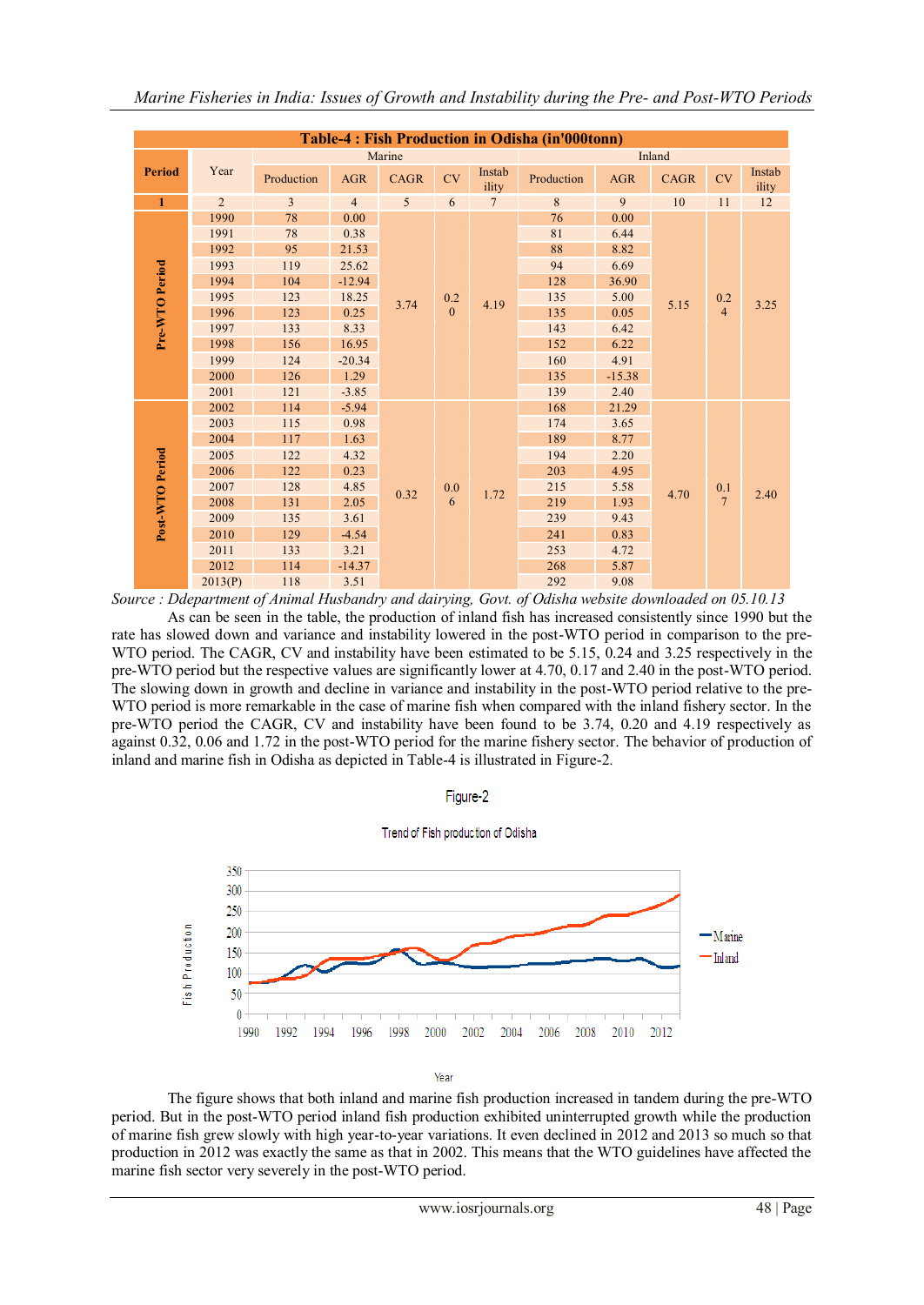A cursory look at the composition of fish production in Odisha as given in Table-4 indicates that the marine fishery sector is characterized by violent growth fluctuations and more so in the post-WTO period while inland fisheries indicate a more or less smooth increasing trend. Hence growth, fluctuations and instability of the marine fishery sector is worth analyzing. Figure-3 portrays the performance of the marine fishery sector in the state – the thick line representing the pre-WTO period and the thin line indicating the post-WTO period.

Figure-3



Since the CAGR, CV and instability were higher in the pre-WTO period in comparison to the post-WTO period, the two lines in the graph are so shaped. In fact, the greater instability in the pre-WTO period is associated with a higher CAGR and a higher CV. The line depicting marine fish production in the post-WTO period is almost flat indicating suppressed growth and hence lower CV and lower instability. It is well understood that the growth of marine fish production in Odisha has suffered tremendously after the emergence of WTO in the aftermath of the conditionalities.

#### **3.3 A Comparative Probe**

Comparison of growth performance of the fishery sector in Odisha with the scenario obtaining at the national level has important revelations. It is observed that the CAGR in marine fish production has declined from 1.78 in the pre-WTO period to 1.62 in the post-WTO period at the national level indicating a fall by 9 per cent as against the decline from 3.74 to 0.32 or by 91 per cent for the state. This clearly indicates the severity of the impact of WTO on the state's marine fishery sector. Secondly, marine fish production was affected more seriously in comparison to the inland fish production.

The volatility and instability indicates a still more disheartening scenario. The details are given in Table-5.

| <b>Table-5: Instability Index of Marine Fish Production</b> |           |        |                |        |        |  |  |  |  |
|-------------------------------------------------------------|-----------|--------|----------------|--------|--------|--|--|--|--|
| <b>Period</b>                                               | Years     | Marine |                | Inland |        |  |  |  |  |
|                                                             |           | India  | Odisha         | India  | Odisha |  |  |  |  |
|                                                             |           |        | $\overline{4}$ |        | 6      |  |  |  |  |
| Pre-WTO                                                     | 1990-2001 | 1.40   | 4.19           | 1.66   | 3.25   |  |  |  |  |
| Post-WTO                                                    | 2002-2013 | 1.09   | 1.72           | 1.49   | 2.40   |  |  |  |  |
| % Change                                                    |           | 22.14  | 58.95          | 10 24  | 26.15  |  |  |  |  |

The table reveals that the instability in the production of inland fish in India has lowered from 1.66 during the pre-WTO period to 1.49 during the post-WTO period or by 10.24 per cent as against the decline in the case of marine fish production from 1.40 to 1.09 or by 22.14 per cent. In the case of Odisha the estimated decline is from 3.25 to 2.40 or by 26.15 per cent relating to inland fish production and from 4.19 to 1.72 i.e. by 58.95 per cent for marine fish production. Since instability is linked to production of fish, vulnerability is greater in the post-WTO situation due to WTO arrangements both at the national and state levels. The various WTO conditions and the periodical amendments therein which are made to provide greater leverage to developed countries have played a vital role in reducing demand for exports of marine fish from developing countries like India and have forced them to go for realignment. Additionally, the latter countries have inherent constraints of infrastructure, credit restrictions and high interest rates which in consonance with anti-dumping duties have acted as add-ons in restricting their exports. Even though marine exports are largely supply driven in nature the aforesaid constraints have made them a demand driven phenomena and the difficulties of trade alignment have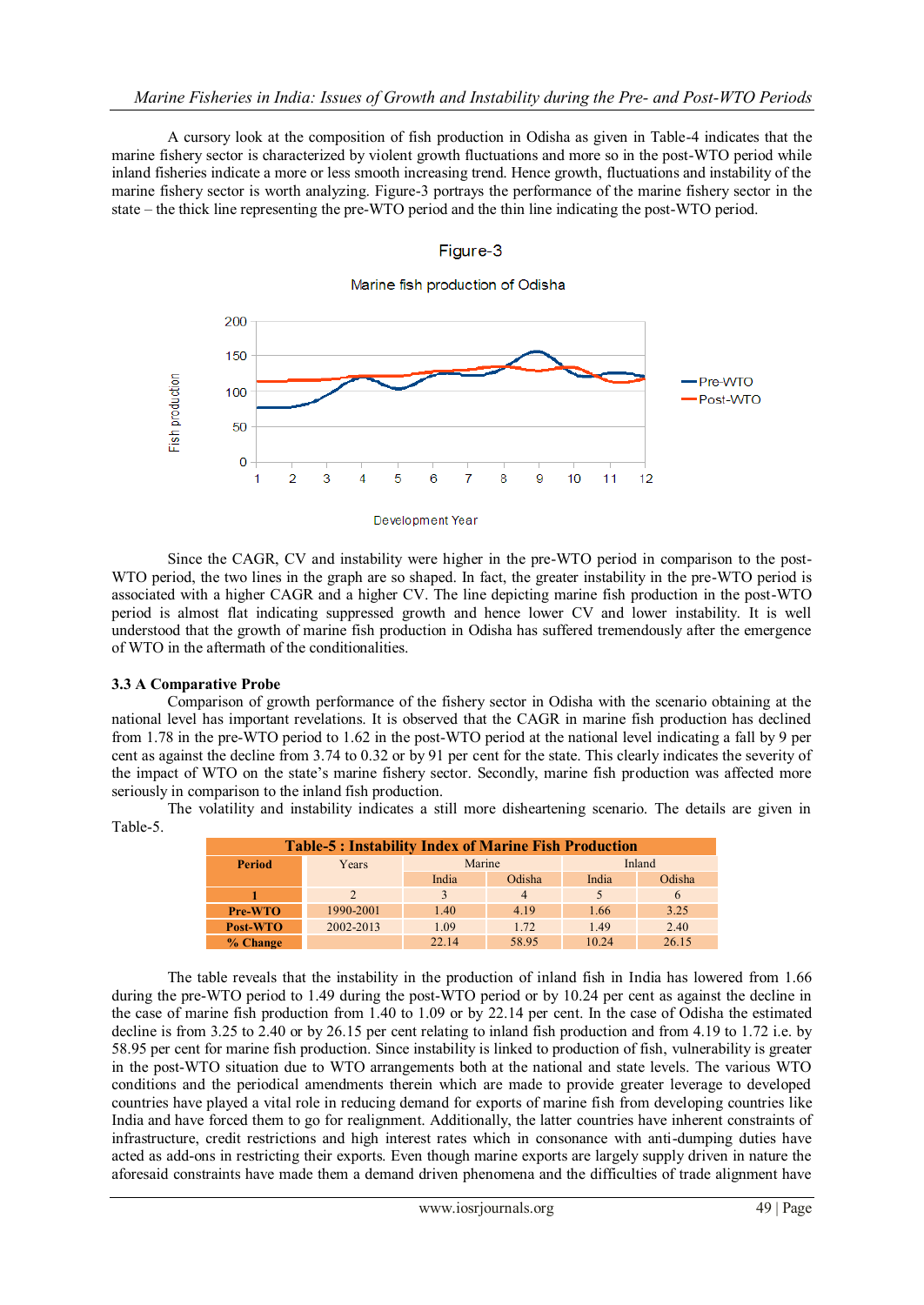only aggravated the impact. Secondly, the magnitude of vulnerability of marine fish production is much greater for Odisha than for the country as a whole indicating that it was more severely affected on account of WTO conditions.

It can be argued that the WTO directives are not different for the state of Odisha from that of India. But the impact varies so widely. Although there is hardly any definite answer to this issue of differential impact, lack of preparedness to accommodate to changing conditions, inadequacy of infrastructure, absence of compensatory mechanism and deficits in administrative expediency which are stronger in Odisha compared to other coastal states make the impact different across states.

#### **IV. Conclusions and Policy Implications**

The emergence of WTO in the international arena has raised some vital issues which are of concern for the developing countries like India. Our analysis of secondary data has shown that in the post-WTO situation, production of marine fish has been subjected to both slow and highly fluctuating growth both at the national level and for Odisha. Surprisingly, instability in production has lowered in the post-WTO situation compared to the pre-WTO period. It is reasoned that low instability is the concomitant of slow growth. However, the growth rate has been slower and instability lower in Odisha's marine fisheries sector relative to the national scenario notwithstanding the fact that both India and Odisha have come under uniform WTO guidelines and conditionalities. The differential impact may be due to differences in infrastructural provisions, preparedness to deal with emerging challenges and such other factors despite the fact that the state has good potential for marine fish production.

It calls for prudent management of the problem of slow and fluctuating growth. But management of marine fisheries is not managing the regulations alone, it should also encompass the roles of various stakeholders including fishermen, traders and exporters. Further, management of marine fisheries is difficult because it is more of an interdependent rather than an independent activity/sector. Natural calamities make production of marine fish quite uncertain too. Increasing production through greater exploration also requires improvement in technology, development of harbours, preservation, storage and transport infrastructure and above all minimum price guarantee. Even when all these provisions are made and the catch increases, then comes exports which are challenged, among other things, by WTO conditionalities and specifications which are clandestinely imposed by the importing developed countries.

Development of the marine fish sector requires multi-dimensional intervention and balance among multiple stakeholders. The requirements in the case of a poor state like Odisha are still more challenging. The following policy implications which are drawn from our exercise may be given shape to moderate the problem.

Primary infrastructure is the key challenge facing the marine fishery sector of Odisha. Government need to facilitate more pre-processing units with state of the art technical knowhow, proper communication system for utilizing the available modern facilities and international standard laboratories need to be established to ensure quality.

Infrastructure for secondary sector marine fishery activities requires improvement of the marketing system and cold storage chains supporting the landing centers in the state including a frozen logistic system through roads and sea routes.

The export sector which is exposed to the international shocks need to be protected through prompt policy making both at national and state levels and provide support for prospective impacts to ensure their minimal extension towards other stakeholders.

NGOs may be involved in educating the preliminary sector through international technical knowhow which will help in designing better export friendly products to fetch better price deals along with proper hygiene ensuring less rejection. Public Private Partnership (PPP) initiatives may also be attracted to this sector.

#### **References:**

- [1]. Aswathy, N and Shyam, S.S. (2012). Subsidies in Indian fisheries-Methodological issues and implications for the future., Central Marine Fisheries Research Institute.
- [2]. Bhagwati, J. and Srinivasan, T.N. (1999). "Outward-Orientation and Development: Are Revisionists Right?, Yale University. Economic Growth Center, Discussion Paper 806, New Haven, Conn. .
- [3]. Coppock, J.D. (1962), International Economic Instability, McGraw-Hill, New York
- [4]. Cuddy, J. D. A. and Della Valle,P.A. (1978). Measuring the Instability of Time Series Data. Oxford Bulletin of Economics and Statistics, 40 (1), 79-85.
- [5]. Economic Survey of Odisha, (2013-14), Government of Odisha.<br>[6]. Handbook of fishery statistics, (2011), Government of India, Ne
- Handbook of fishery statistics, (2011), Government of India, New Delhi.
- [7]. Harper, S., Bevacqua D., Chudnow R., Giorgi S., Guillonneau V., Le Manach F., Sutor T., Sumaila U.R., (2012). Fuelling the Fisheries Subsidy Debate: Agreements, Loopholes and Implications. Fisheries Research, 113 (1), 143-146.
- [8]. Jeyanthi, P and Gopal, N. (2012). Growth and Instability in Indian Frozen Scampi Export, Fishery Technology, 49,187-192.
- [9]. Veena, J. (2005). Environmental Regulation and Food Safety: Studies of Protection and Protectionism, International Development Research Centre and Edward Elgar Publishing Limited, UK and USA.